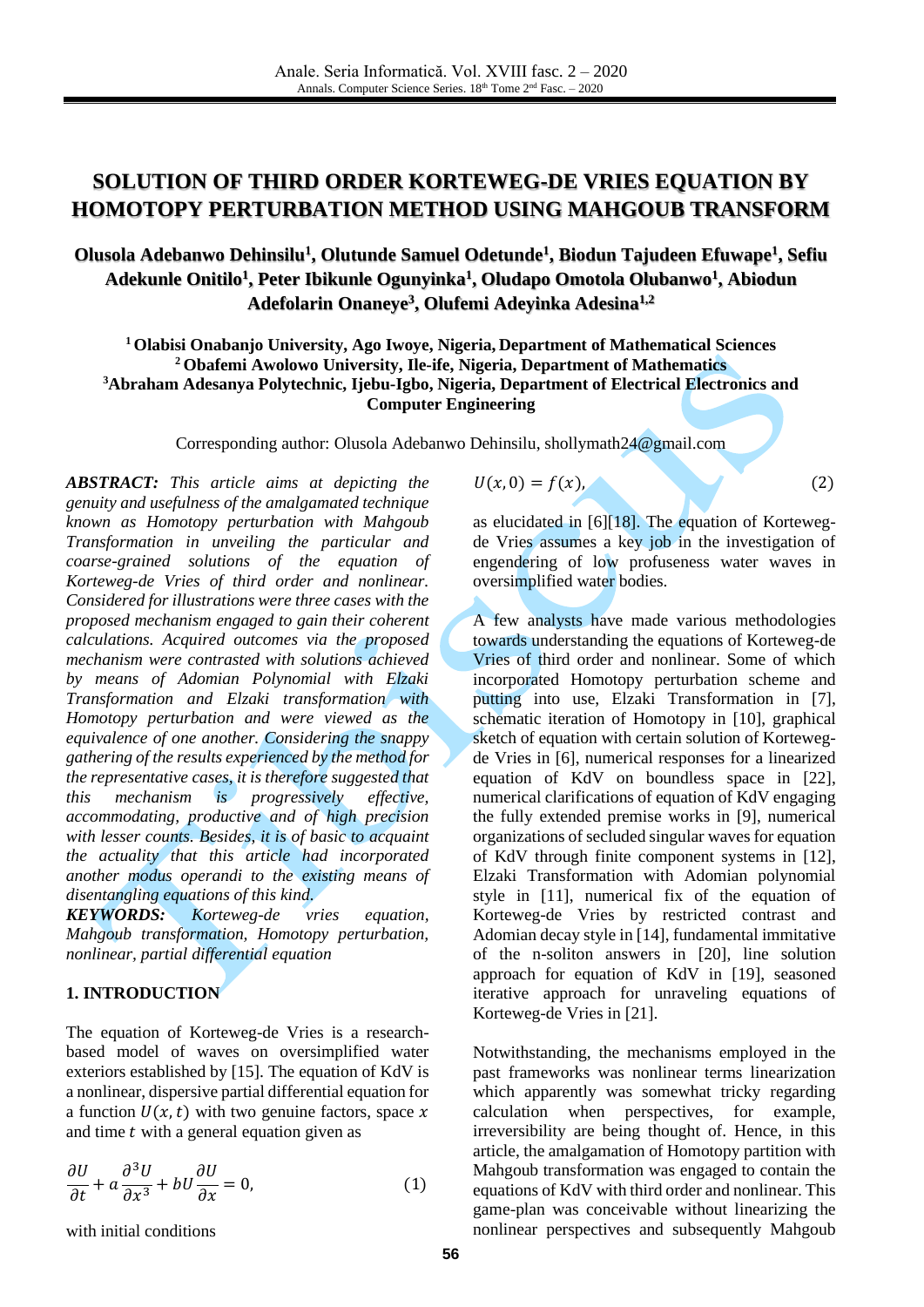Anale. Seria Informatică. Vol. XVIII fasc. 2 – 2020 Annals. Computer Science Series. 18<sup>th</sup> Tome 2<sup>nd</sup> Fasc. – 2020

transformation is viewed as ceaselessly fitting showed up diversely corresponding to the past techniques. Mahgoub transformation is another vital transformation gotten through the old-style Fourier integral and was shown by Mohand Mahgoub i[n \[16\].](#page-7-13) It was utilized to offer responses for partial differential conditions in [\[17\]](#page-7-14) and was as well used to comprehend linear standard distinctive equations with changeable coefficients in [\[5\],](#page-6-0) linear constitutive Volterra equations in [\[1\].](#page-6-1) It was moreover applied in treating populace development and rot issues in [\[4\],](#page-6-2) used to offer response for second kind linear Volterra integro-divergent equations in [\[3\],](#page-6-3) was similarly used in lighting up first kind linear Volterra integral equations in [\[2\],](#page-6-4) and was likewise considered in [\[13\]](#page-7-15) and was additionally used to contain equations of Burger's in [\[8\].](#page-7-16)

#### **2. MAHGOUB HOMOTOPY TRANSFORM ON KDV EQUATION: A THEORETICAL APPROACH**

This perspective shows the viability of the proposed method by considering the general form of the equations identical Korteweg-de Vries of nonlinear with the underlying conditions.

Consider the general form of equation of KDV given as [\[7\]](#page-7-3)

 $DU + RU + NU = 0,$  (3)

with initial condition

 $u(x, 0) = f(x),$  (4)

where  $D$  is the operator of linear differential with respect to  $t$ ,  $\overline{R}$  is a differential operator with respect to  $x$  and  $N$  is a non-linear differential operator.

Taking the Mahgoub Transformation of equation (3), we achieve

$$
M[DU(x, t) + RU(x, t) + NU(x, t)] = M[0],
$$
  
\n
$$
M[DU(x, t)] + M[RU(x, t)] + M[NU(x, t)]
$$
  
\n
$$
= M[0].
$$
\n(5)

Engaging the differentiation property of Mahgoub Transform in equation (4) produces

$$
vH(x, v) - vu(x, 0)
$$
  
= -M[RU(x, t) + NU(x, t)],  

$$
H(x, v) = u(x, 0) - \frac{M}{v}[RU(x, t) + NU(x, t)]
$$
 (6)

Taking the inverse Mahgoub Transform of both sides in equation (6) gives

$$
M^{-1}[H(x,v)] = M^{-1}[u(x,0)]
$$
  
\n
$$
- M^{-1}\left\{\frac{M}{v}[RU(x,t)]\right\},\
$$
  
\n
$$
+ NU(x,t)]\Big\},
$$
  
\n
$$
U(x,t) = f(x) - \left\{M^{-1}\left\{\frac{M}{v}\left[\sum_{n=0}^{\infty} a\frac{\partial^3 U}{\partial x^3} + bU\frac{\partial U}{\partial x}\right]\right\}\right\}.
$$
 (7)

Now by applying Homotopy perturbation method to equation (7), we acquire

$$
\sum_{n=0}^{\infty} p^n U_n(x,t) = f(x)
$$
  
-
$$
p \left\{ M^{-1} \left\{ \frac{M}{v} \left[ \sum_{n=0}^{\infty} aRU(x,t) + bNU(x,t) \right] \right\} \right\}.
$$
 (8)

The nonlinear term in equation (8) can be disintegrated as

$$
NU(x,t) = \sum_{n=0}^{\infty} p^n H_n(u), \qquad (9)
$$

where  $H_n(u)$  is

$$
H_n(u_0, u_1, u_2, ... u_n) = \frac{1}{n!} \frac{\partial^n}{\partial p^n} (p^i U_i),
$$

then equation (7) becomes

$$
\sum_{n=0}^{\infty} p^n U_n(x,t) = f(x)
$$

$$
- p \left\{ M^{-1} \left\{ \frac{M}{v} \left[ \sum_{n=0}^{\infty} a p^n \frac{\partial^3 U_n}{\partial x^3} + \sum_{n=0}^{\infty} b p^n H_n(u) \right] \right\} \right\},
$$
(10)

where  $H_n(u)$  are He's polynomials. The initial barely any segments of He's polynomials are

$$
H_0(u) = u_0 \frac{\partial U_0}{\partial x},
$$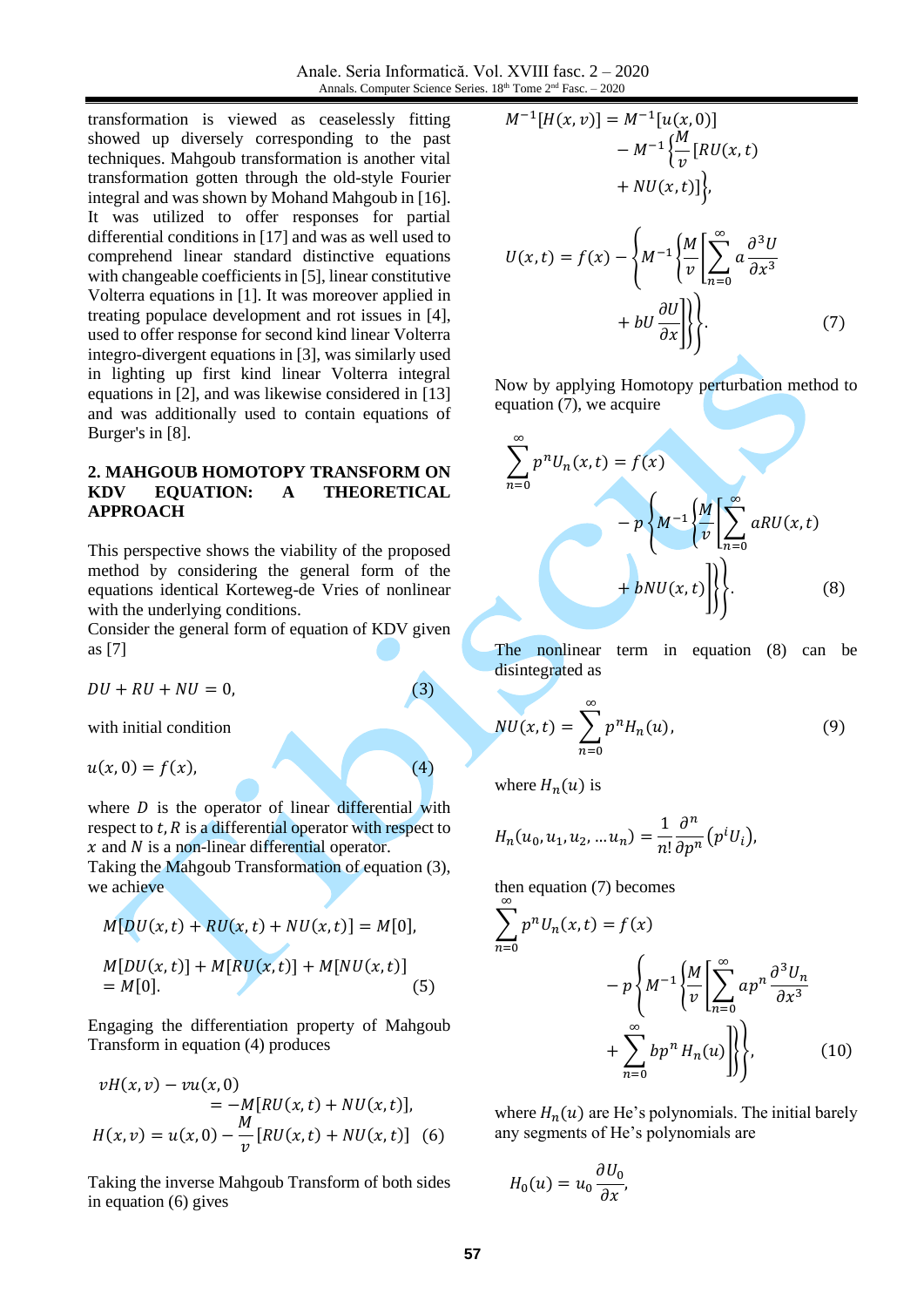$$
H_1(u) = u_0 \frac{\partial U_1}{\partial x} + u_1 \frac{\partial U_0}{\partial x},
$$
  

$$
H_2(u) = u_0 \frac{\partial U_2}{\partial x} + u_1 \frac{\partial U_1}{\partial x} + u_2 \frac{\partial U_0}{\partial x}, ...
$$

On comparing the coefficients of like powers of  $p$ , it procures

$$
p^{0}: U_{0}(x, t) = f(x),
$$
  
\n
$$
p^{1}: U_{1}(x, t) = -M^{-1} \Big\{ \frac{M}{v} [Ra + bH_{0}(u)] \Big\},
$$
  
\n
$$
p^{2}: U_{2}(x, t) = -M^{-1} \Big\{ \frac{M}{v} [Ra + bH_{1}(u)] \Big\},
$$
  
\n
$$
p^{3}: U_{3}(x, t) = -M^{-1} \Big\{ \frac{M}{v} [Ra + bH_{2}(u)] \Big\},
$$
  
\n
$$
p^{4}: U_{4}(x, t) = -M^{-1} \Big\{ \frac{M}{v} [Ra + bH_{3}(u)] \Big\}...
$$

Hence, the approximate solution of equation (3) becomes

$$
U(x,t) = U_0(x,t) + U_1(x,t) + U_2(x,t) + U_3(x,t)
$$
  
+ U<sub>4</sub>(x,t) + ... (11)

Equation (11) is presently the approximate solution of KdV equation (3) which converges to the exact solution.

#### **3. APPLICATION**

The adequacy of the merge of transformation of Mahgoub with Homotopy perturbation will be shown by understanding three instances of equations of Korteweg-de Vries of third order and nonlinear utilizing the proposed style.

#### **Example 1 [\[7\]:](#page-7-3)**

Consider the equation  $\frac{\partial U}{\partial t} + a \frac{\partial^3 U}{\partial x^3} + bU \frac{\partial U}{\partial x} = 0$ , where  $a = b = 1$ , *i.e.* 

$$
\frac{\partial U}{\partial t} + \frac{\partial^3 U}{\partial x^3} + U \frac{\partial U}{\partial x} = 0,
$$
\n(12)

with initial condition

 $U(x, 0) = (1 - x).$  (13)

**Solution:**

Take Mahgoub transform of both sides in equation (12) to earn

$$
M\left[\frac{\partial U}{\partial t} + \frac{\partial^3 U}{\partial x^3} + U\frac{\partial U}{\partial x}\right] = M[0],
$$

using the differential property of Mahgoub transform, we acquire

$$
vH(x, v) - vu(x, 0) + M\left[\frac{\partial^3 U}{\partial x^3}\right] + M\left[U\frac{\partial U}{\partial x}\right]
$$
  
= 0,  

$$
vH(x, v) - vu(x, 0)
$$
  
= 
$$
-M\left[\frac{\partial^3 U}{\partial x^3} + U\frac{\partial U}{\partial x}\right],
$$
  

$$
H(x, v) = u(x, 0) - \frac{1}{v}M\left[\frac{\partial^3 U}{\partial x^3} + U\frac{\partial U}{\partial x}\right].
$$
 (14)

Taking the inverse Mahgoub transform of equation (14), we achieve

$$
M^{-1}[H(x,v)] = M^{-1}[u(x,0)]
$$
  
\n
$$
- M^{-1} \left\{ \frac{1}{v} M \left[ \frac{\partial^3 U}{\partial x^3} + U \frac{\partial U}{\partial x} \right] \right\},
$$
  
\n
$$
U(x,t) = M^{-1}[1-x]
$$
  
\n
$$
- M^{-1} \left\{ \frac{1}{v} M \left[ \frac{\partial^3 U}{\partial x^3} + U \frac{\partial U}{\partial x} \right] \right\},
$$
  
\n
$$
U(x,t) = (1-x)
$$

$$
-M^{-1}\left\{\frac{1}{v}M\left[\frac{\partial^3 U}{\partial x^3} + U\frac{\partial U}{\partial x}\right]\right\},\tag{15}
$$

Now applying homotopy perturbation method to equation (15), we obtain

$$
\sum_{n=0}^{\infty} p^n U_n(x,t) = (1-x)
$$

$$
-p \left\{ M^{-1} \left[ \frac{M}{v} \left[ \sum_{n=0}^{\infty} p^n H_n(u) + \sum_{n=0}^{\infty} p^n \frac{\partial^3 U}{\partial x^3} \right] \right] \right\}, \qquad (16)
$$

where  $H_n$  are He's polynomial to be determined. Now the He's polynomials are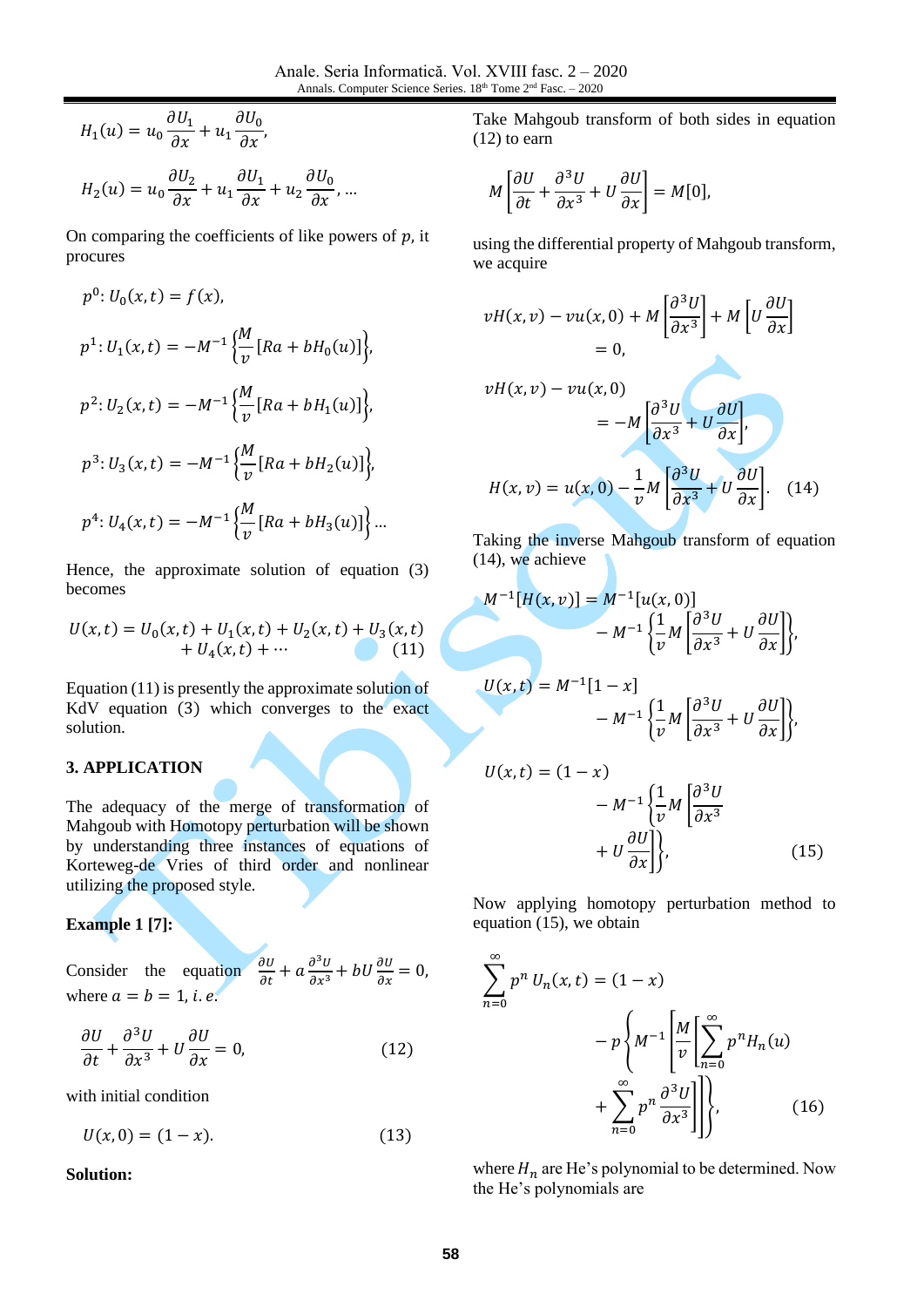$$
H_0(u) = u_0 \frac{\partial U_0}{\partial x},
$$
  
\n
$$
H_1(u) = u_0 \frac{\partial U_1}{\partial x} + u_1 \frac{\partial U_0}{\partial x},
$$
  
\n
$$
H_2(u) = u_0 \frac{\partial U_2}{\partial x} + u_1 \frac{\partial U_1}{\partial x} + u_2 \frac{\partial U_0}{\partial x}, ...
$$

On comparing the coefficients of like powers of  $p$  on both sides, we get

$$
p^{0}: U_{0}(x, t) = f(x) = 1 - x,
$$
  
\n
$$
H_{0}(u) = u_{0} \frac{\partial U_{0}}{\partial x} = (1 - x)(-1) = -(1 - x).
$$
  
\n
$$
p^{1}: U_{1}(x, t) = -M^{-1} \left\{ \frac{M}{v} \left[ H_{0}(u) + \frac{\partial^{3} U_{0}}{\partial x^{3}} \right] \right\}
$$
  
\n
$$
= -M^{-1} \left\{ \frac{M}{v} \left[ -(1 - x) + 0 \right] \right\}
$$
  
\n
$$
= M^{-1} \left\{ \frac{(1 - x)}{v} \right\}
$$
  
\n
$$
= M^{-1} \left\{ \frac{(1 - x)}{v} \right\}
$$
  
\n
$$
= (1 - x)M^{-1} \left\{ \frac{1}{v} \right\} = (1 - x)t.
$$

$$
H_1(u) = u_0 \frac{\partial U_1}{\partial x} + u_1 \frac{\partial U_0}{\partial x}
$$
  
= (1 - x)(-t) + t(1 - x)(-1)  
= -2t(1 - x).

$$
p^{2}: U_{2}(x,t) = -M^{-1} \left\{ \frac{M}{v} \left[ H_{1}(u) + \frac{\partial^{3} U_{1}}{\partial x^{3}} \right] \right\}
$$
  
= -M^{-1} \left\{ \frac{M}{v} [-2t(1-x) + 0] \right\}  
= -M^{-1} \left\{ \frac{M}{v} [-2t(1-x)] \right\}  
= M^{-1} \left\{ \frac{2(1-x)}{v} M[t] \right\}  
= 2(1-x)M^{-1} \left\{ \frac{1}{v} \cdot \frac{1}{v} \right\}  
= 2(1-x)M^{-1} \left\{ \frac{1}{v^{2}} \right\} = 2(1-x) \frac{t^{2}}{2!}  
= t^{2}(1-x).

$$
H_2(u) = u_0 \frac{\partial U_2}{\partial x} + u_1 \frac{\partial U_1}{\partial x} + u_2 \frac{\partial U_0}{\partial x}
$$
  
= (1 - x)(-t<sup>2</sup>) + (1 - x)t(-t)  
+ t<sup>2</sup>(1 - x)(-1)  
= -3t<sup>2</sup>(1 - x).

$$
p^{3}: U_{3}(x,t) = -M^{-1} \left\{ \frac{M}{v} \left[ H_{2}(u) + \frac{\partial^{3} U_{2}}{\partial x^{3}} \right] \right\}
$$
  
\n
$$
= -M^{-1} \left\{ \frac{M}{v} \left[ -3t^{2}(1-x) + 0 \right] \right\}
$$
  
\n
$$
= -M^{-1} \left\{ \frac{M}{v} \left[ -3t^{2}(1-x) \right] \right\}
$$
  
\n
$$
= M^{-1} \left\{ \frac{3(1-x)}{v} M[t^{2}] \right\}
$$
  
\n
$$
= 3(1-x)M^{-1} \left\{ \frac{1}{v} \cdot \frac{2}{v^{2}} \right\}
$$
  
\n
$$
= 6(1-x)M^{-1} \left\{ \frac{1}{v^{3}} \right\} = 6(1-x) \frac{t^{3}}{3!}
$$
  
\n
$$
= t^{3}(1-x).
$$

Since

$$
U(x,t) = U_0(x,t) + U_1(x,t) + U_2(x,t) + U_3(x,t) + U_4(x,t) + \cdots,
$$

Then

$$
U(x,t) = (1-x) + (1-x)t + (1-x)t2 + (1-x)t3 + \cdots, U(x,t) = (1-x)[1 + t + t2 + t3 + \cdots].
$$

Upon convergence,

$$
U(x,t) = (1-x)\left[\frac{1}{1-t}\right] = \left[\frac{1-x}{1-t}\right].
$$
 (17)

Equation (17) is the approximate solution of equation (12) and this solution agrees with the solution obtained from [\[7\].](#page-7-3)

#### **Example 2 [\[10\]:](#page-7-4)**

Consider the identical KdV equation

$$
\frac{\partial U}{\partial t} + \frac{\partial^3 U}{\partial x^3} + 6U \frac{\partial U}{\partial x} = 0,
$$
 (18)

with initial condition

$$
U(x,0) = x.\t(19)
$$

#### **Solution:**

Taking the Mahgoub transform of both sides in equation (18), we obtain

$$
M\left[\frac{\partial U}{\partial t} + \frac{\partial^3 U}{\partial x^3} + 6U\frac{\partial U}{\partial x}\right] = M[0],
$$

using the differential property of Mahgoub transform, we posses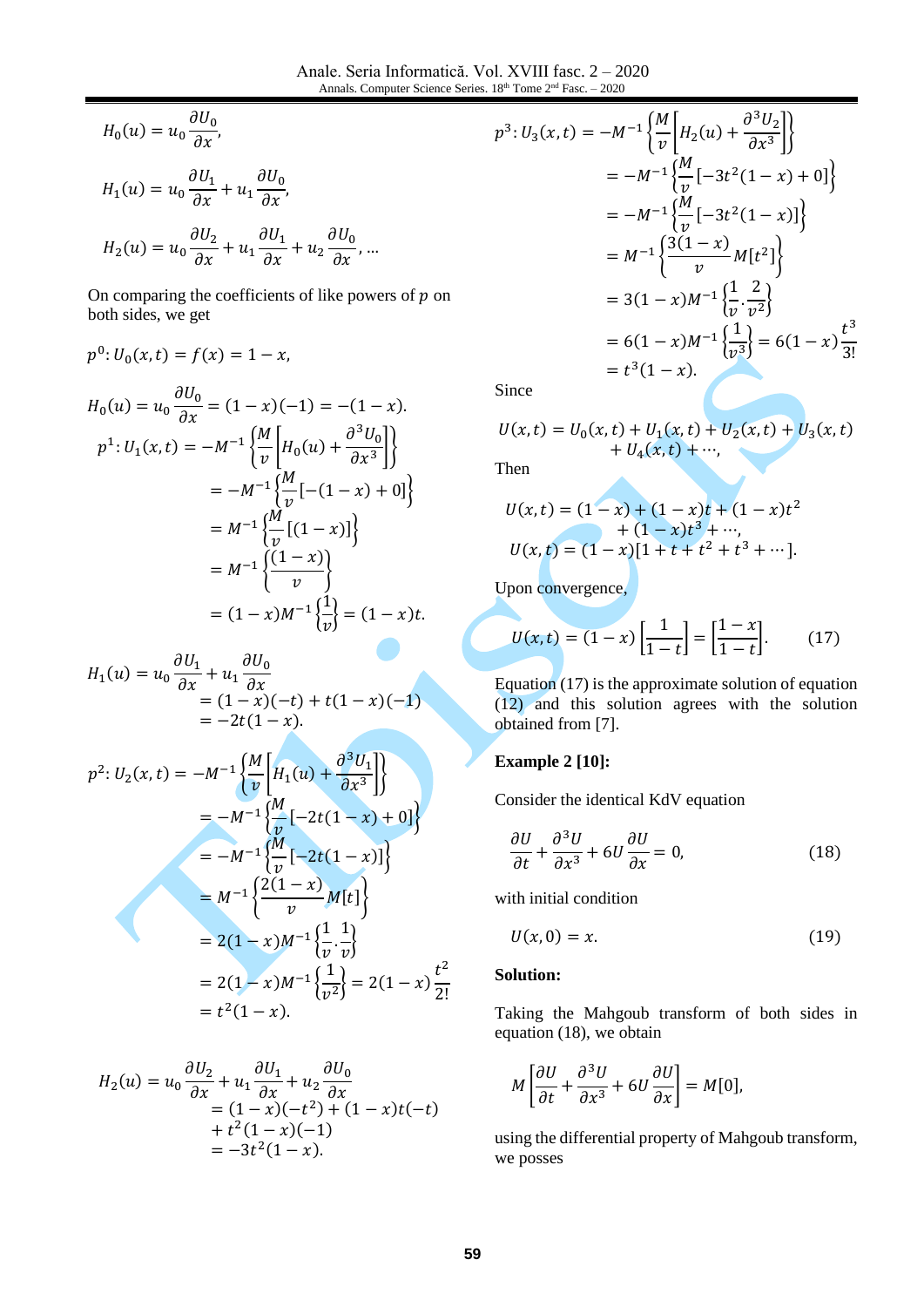$$
vH(x,v) - vu(x,0) + M\left[\frac{\partial^3 U}{\partial x^3}\right] + M\left[6U\frac{\partial U}{\partial x}\right]
$$
  
= 0,

$$
vH(x, v) - vu(x, 0) = -M \left[ \frac{\partial^3 U}{\partial x^3} + 6U \frac{\partial U}{\partial x} \right],
$$

$$
H(x,v) = u(x,0) - \frac{1}{v}M\left[\frac{\partial U}{\partial x^3} + 6U\frac{\partial U}{\partial x}\right]. (20)
$$

Taking the inverse Mahgoub transform of equation (20), we acquire

$$
M^{-1}[H(x,v)] = M^{-1}[u(x,0)]
$$
  
\n
$$
- M^{-1} \left\{ \frac{1}{v} M \left[ \frac{\partial^3 U}{\partial x^3} + 6U \frac{\partial U}{\partial x} \right] \right\},
$$
  
\n
$$
U(x,t) = M^{-1}[x] - M^{-1} \left\{ \frac{1}{v} M \left[ \frac{\partial^3 U}{\partial x^3} + 6U \frac{\partial U}{\partial x} \right] \right\},
$$
  
\n
$$
U(x,t) = (x) - M^{-1} \left\{ \frac{1}{v} M \left[ \frac{\partial^3 U}{\partial x^3} + 6U \frac{\partial U}{\partial x} \right] \right\},
$$
  
\n
$$
+ 6U \frac{\partial U}{\partial x} \right\},
$$
\n(21)

Now applying Homotopy perturbation method to equation (21), we achieve

$$
\sum_{n=0}^{\infty} p^n U_n(x,t) = (x)
$$
  
- $p \left\{ M^{-1} \left[ \frac{M}{v} \left[ \sum_{n=0}^{\infty} 6p^n H_n(u) \right] + \sum_{n=0}^{\infty} p^n \frac{\partial^3 U}{\partial x^3} \right] \right\},$  (22)

where  $H_n$  are He's polynomial to be determined. Now the He's polynomials are

$$
H_0(u) = u_0 \frac{\partial U_0}{\partial x},
$$
  
\n
$$
H_1(u) = u_0 \frac{\partial U_1}{\partial x} + u_1 \frac{\partial U_0}{\partial x},
$$
  
\n
$$
H_2(u) = u_0 \frac{\partial U_2}{\partial x} + u_1 \frac{\partial U_1}{\partial x} + u_2 \frac{\partial U_0}{\partial x}, ...
$$

On comparing the coefficients of like powers of  $p$  on both sides, we get

 $p^0: U_0(x,t) = f(x) = x,$ 

$$
H_0(u) = u_0 \frac{\partial U_0}{\partial x} = (x)(1) = x.
$$
  

$$
p^1: U_1(x, t) = -M^{-1} \left\{ \frac{M}{v} \left[ 6H_0(u) + \frac{\partial^3 U_0}{\partial x^3} \right] \right\}
$$
  

$$
= -M^{-1} \left\{ \frac{M}{v} \left[ 6x + 0 \right] \right\}
$$
  

$$
= -M^{-1} \left\{ \frac{(6x)}{v} \right\}
$$
  

$$
= -6xt.
$$

$$
H_1(u) = u_0 \frac{\partial U_1}{\partial x} + u_1 \frac{\partial U_0}{\partial x}
$$
  
= (x)(-6t) + (-6xt)(1)  
= -12xt.  

$$
p^2: U_2(x,t) = -M^{-1} \left\{ \frac{M}{v} \left[ 6H_1(u) + \frac{\partial^3 U_1}{\partial x^3} \right] \right\}
$$
  
= -M^{-1} \left\{ \frac{M}{v} \left[ 6(-12xt) + 0 \right] \right\}  
= -M^{-1} \left\{ \frac{M}{v} \left[ -72xt \right] \right\}  
= M^{-1} \left\{ \frac{72x}{v} M[t] \right\}  
= 72xM^{-1} \left\{ \frac{1}{v} \cdot \frac{1}{v} \right\} = 72xM^{-1} \left\{ \frac{1}{v^2} \right\}  
= 72x \frac{t^2}{2!}  
= 36xt^2.

$$
H_2(u) = u_0 \frac{\partial U_2}{\partial x} + u_1 \frac{\partial U_1}{\partial x} + u_2 \frac{\partial U_0}{\partial x}
$$
  
=  $x(36t^2) + (-6xt)(-6t)$   
+  $36xt^2(1) = 108xt^2$ .

$$
p^{3}: U_{3}(x,t) = -M^{-1} \left\{ \frac{M}{v} \left[ 6H_{2}(u) + \frac{\partial^{3} U_{2}}{\partial x^{3}} \right] \right\}
$$
  
=  $-M^{-1} \left\{ \frac{M}{v} \left[ 6(108xt^{2}) + 0 \right] \right\}$   
=  $-M^{-1} \left\{ \frac{M}{v} \left[ 648xt^{2} \right] \right\}$   
=  $-M^{-1} \left\{ \frac{648x}{v} M[t^{2}] \right\}$   
=  $-648xM^{-1} \left\{ \frac{1}{v} \cdot \frac{2}{v^{2}} \right\}$   
=  $-1296xM^{-1} \left\{ \frac{1}{v^{3}} \right\}$  =  $-1296x \frac{t^{3}}{3!}$   
=  $-216xt^{3}$ .

Since

$$
U(x,t) = U_0(x,t) + U_1(x,t) + U_2(x,t) + U_3(x,t) + U_4(x,t) + \cdots,
$$
  
then

**60**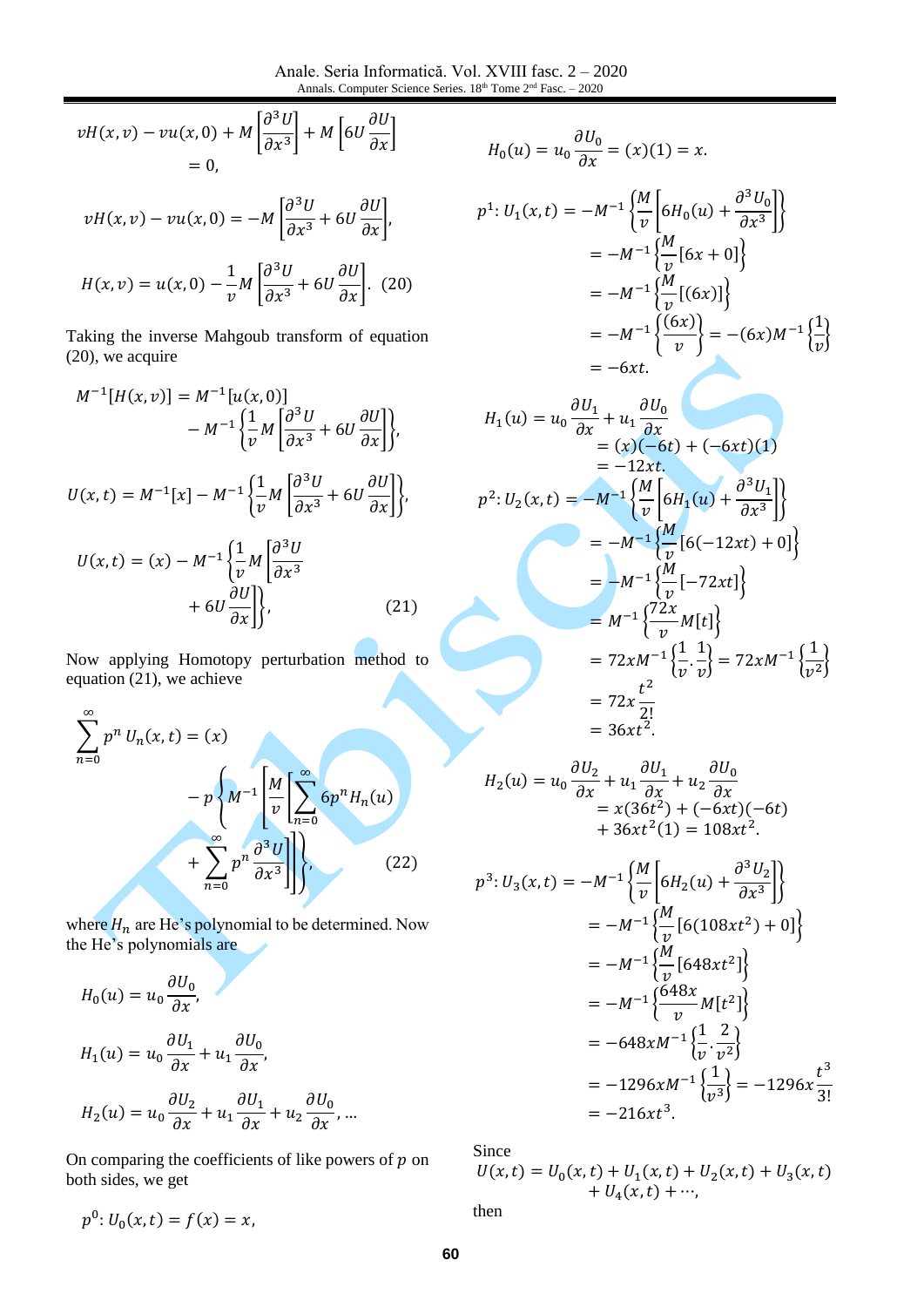$$
U(x,t) = (x) - (6x)t + (36x)t2 - (216x)t3 + \cdots,
$$

$$
U(x,t) = x[1 - 6t + 36t2 - 216t3 + \cdots]
$$
  
= x[1 - 6t + (6t)<sup>2</sup> - (6t)<sup>3</sup>  
+ \cdots],

in closed form, we have

$$
U(x,t) = x \left[ \frac{1}{1+6t} \right] = \left[ \frac{x}{1+6t} \right].
$$
 (23)

Equation (23) which is the solution to equation (18) gives the same result as in [\[10\].](#page-7-4)

#### **Example 3 [\[10\]:](#page-7-4)**

Consider the homogenous KdV equation

$$
\frac{\partial U}{\partial t} - 6U \frac{\partial U}{\partial x} + \frac{\partial^3 U}{\partial x^3} = 0, \tag{24}
$$

with initial condition

$$
U(x,0) = 6x.\t(25)
$$

#### **Solution:**

Taking the Mahgoub transform of both sides in equation (24), we obtain

$$
M\left[\frac{\partial U}{\partial t} - 6U\frac{\partial U}{\partial x} + \frac{\partial^3 U}{\partial x^3}\right] = M[0],
$$

using the differential property of Mahgoub transform, we get

$$
vH(x,v) - vu(x,0) + M\left[\frac{\partial^3 U}{\partial x^3}\right] - M\left[6U\frac{\partial U}{\partial x}\right]
$$
  
= 0,

$$
vH(x,v) - vu(x,0) = -M \left[ \frac{\partial^3 U}{\partial x^3} - 6U \frac{\partial U}{\partial x} \right],
$$

$$
H(x,v) = u(x,0) - \frac{1}{v}M\left[\frac{\partial^3 U}{\partial x^3} - 6U\frac{\partial U}{\partial x}\right].
$$
 (26)

Taking the inverse Mahgoub transform of equation (26), we get

$$
M^{-1}[H(x,v)] = M^{-1}[u(x,0)]
$$
  
- M<sup>-1</sup> $\left\{\frac{1}{v}M\left[\frac{\partial^3 U}{\partial x^3} - 6U\frac{\partial U}{\partial x}\right]\right\},\$ 

$$
U(x,t) = M^{-1}[6x]
$$
  
\n
$$
- M^{-1} \left\{ \frac{1}{v} M \left[ \frac{\partial^3 U}{\partial x^3} - 6U \frac{\partial U}{\partial x} \right] \right\},\,
$$
  
\n
$$
U(x,t) = (6x) - M^{-1} \left\{ \frac{1}{v} M \left[ \frac{\partial^3 U}{\partial x^3} - 6U \frac{\partial U}{\partial x} \right] \right\},\,
$$
\n(27)

Now applying homotopy perturbation method to equation (27), we obtain

$$
\sum_{n=0}^{\infty} p^n U_n(x,t) = (6x)
$$

$$
-p \left\{ M^{-1} \left[ \frac{M}{v} \left[ \sum_{n=0}^{\infty} -6p^n H_n(u) + \sum_{n=0}^{\infty} p^n \frac{\partial^3 U}{\partial x^3} \right] \right] \right\},
$$
(28)

where  $H_n$  are He's polynomial to be determined. Now the He's polynomials are

$$
H_0(u) = u_0 \frac{\partial U_0}{\partial x},
$$
  
\n
$$
H_1(u) = u_0 \frac{\partial U_1}{\partial x} + u_1 \frac{\partial U_0}{\partial x},
$$
  
\n
$$
H_2(u) = u_0 \frac{\partial U_2}{\partial x} + u_1 \frac{\partial U_1}{\partial x} + u_2 \frac{\partial U_0}{\partial x}, ...
$$

On comparing the coefficients of like powers of  $p$  on both sides, we get

$$
p^0: U_0(x,t) = f(x) = 6x,
$$

$$
H_0(u) = u_0 \frac{\partial U_0}{\partial x} = (6x)(6) = 36x.
$$
  
\n
$$
p^1: U_1(x, t) = -M^{-1} \left\{ \frac{M}{v} \left[ -6H_0(u) + \frac{\partial^3 U_0}{\partial x^3} \right] \right\}
$$
  
\n
$$
= -M^{-1} \left\{ \frac{M}{v} \left[ -6(36x) + 0 \right] \right\}
$$
  
\n
$$
= -M^{-1} \left\{ \frac{(0 - 216x)}{v} \right\}
$$
  
\n
$$
= -M^{-1} \left\{ \frac{(-216x)}{v} \right\}
$$
  
\n
$$
= (216x)M^{-1} \left\{ \frac{1}{v} \right\} = 216xt.
$$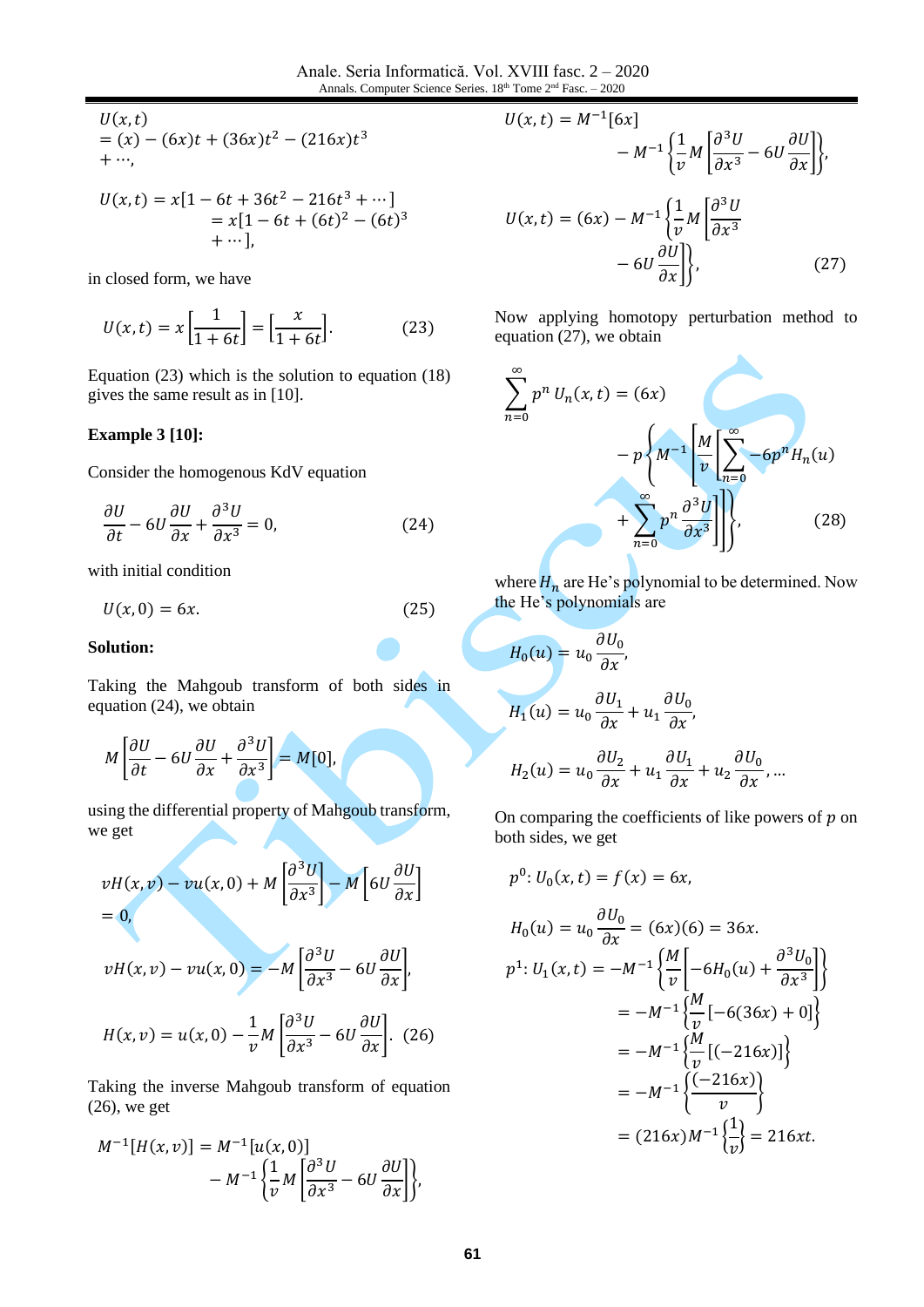$$
H_1(u) = u_0 \frac{\partial U_1}{\partial x} + u_1 \frac{\partial U_0}{\partial x}
$$
  
= (6x)(216t) + (216xt)(6)  
= 1296xt + 1296xt = 2592xt.

$$
p^{2}: U_{2}(x, t) = -M^{-1} \left\{ \frac{M}{v} \left[ -6H_{1}(u) + \frac{\partial^{3} U_{1}}{\partial x^{3}} \right] \right\}
$$
  
=  $-M^{-1} \left\{ \frac{M}{v} \left[ -6(2592xt) + 0 \right] \right\}$   
=  $-M^{-1} \left\{ \frac{M}{v} \left[ -15552xt \right] \right\}$   
=  $M^{-1} \left\{ \frac{15552x}{v} M[t] \right\}$   
=  $15552xM^{-1} \left\{ \frac{1}{v} \cdot \frac{1}{v} \right\}$   
=  $15552xM^{-1} \left\{ \frac{1}{v^{2}} \right\}$  =  $15552x \frac{t^{2}}{2!}$   
=  $7776xt^{2}$ .

$$
H_2(u) = u_0 \frac{\partial U_2}{\partial x} + u_1 \frac{\partial U_1}{\partial x} + u_2 \frac{\partial U_0}{\partial x}
$$
  
=  $6x(7776xt^2) + (216xt)(216t)$   
+  $7776xt^2(6) = 139968xt^2$ .

$$
p^{3}: U_{3}(x,t) = -M^{-1} \left\{ \frac{M}{v} \left[ -6H_{2}(u) + \frac{\partial^{3} U_{2}}{\partial x^{3}} \right] \right\}
$$
  
\n
$$
= -M^{-1} \left\{ \frac{M}{v} \left[ -6(139968xt^{2}) + 0 \right] \right\}
$$
  
\n
$$
= M^{-1} \left\{ \frac{839808x}{v} M[t^{2}] \right\}
$$
  
\n
$$
= 839808xM^{-1} \left\{ \frac{1}{v} \cdot \frac{2}{v^{2}} \right\}
$$
  
\n
$$
= 2x(839808)M^{-1} \left\{ \frac{1}{v^{3}} \right\}
$$
  
\n
$$
= 2x(839808) \frac{t^{3}}{3!}
$$
  
\n
$$
= 279936xt^{3}.
$$

Since

$$
U(x,t) = U_0(x,t) + U_1(x,t) + U_2(x,t) + U_3(x,t) + U_4(x,t) + \cdots,
$$

then

$$
U(x,t) = (6x) + (216x)t + (7776x)t2 + (279936x)t3 + ..., U(x,t) = 6x[1 + 36t + (36t)2 + (36t)3 + ...].
$$

In the closed form, the solution is given as

$$
U(x,t) = 6x \left[ \frac{1}{1 - 36t} \right] = \left[ \frac{6x}{1 - 36t} \right].
$$
 (29)

Equation (29) which is the solution to equation (24) gives the same result as i[n \[10\].](#page-7-4)

#### **CONCLUSIONS**

In this paper, equations of Korteweg-de Vries (KdV) of third order and nonlinear were solved by the amalgamation of Mahgoub Transformation with Homotopy Perturbation style. The exhibition of the proposed method was tried and defended with three representative cases. The outcomes obtained indicated that the Mahgoub Homotopy Transformation method is a ground-breaking and effective system that gives increasingly reasonable solutions since it yielded results which conform to the exact approximations of the illustrative models. The fast assembly of the solutions coupled with minimal computational procedures presented the curiosity of this article. This technique which was legitimized to be effective in solving third order Korteweg-de Vries (KdV) equation can be applied to different general cases similar to equation (3).

### **REFERENCES**

- <span id="page-6-1"></span>[1] **S. Aggarwal, N. Sharma, R. Chauhan** – *A New Application of Mahgoub Transform for Solving Linear Volterra Integral Equations*, Asian Resonance, 7(2), 46-48, 2018.
- <span id="page-6-4"></span>[2] **S. Aggarwal, N. Sharma, R. Chauhan** – *Application of Mahgoub Transform for solving linear Volterra integral equations of first kind*, Global Journal of Engineering Science and Researches, 5(9), 154-161, 2018.
- <span id="page-6-3"></span>[3] **S. Aggarwal, N. Sharma, R. Chauhan** – *Solution of Linear Volterra integrodifferential equations of the second kind using Mahgoub Transform*, International Journal of Latest Technology in Engineering, Management & Applied Science, 7(5), 173-176, 2018.
- <span id="page-6-2"></span>[4] **S. Aggarwal, M. Pandey, N. Asthana, D. P. Singh, A. Kumar** - *Application of Mahgoub transform for solving population growth and decay problems*, Journal of Computer and Mathematical Sciences, 9(10), 1490-1496, 2018.
- <span id="page-6-0"></span>[5] **S. Aggarwal, N. Sharma, R. Chauhan, A. R. Gupta, A. Khandelwal** – *A New Application of Mahgoub Transform for Solving Linear Ordinary Differential Equations with Variable Co-efficient*, Journal of Computer and Mathematical Sciences, 9(6), 520-525, 2018.